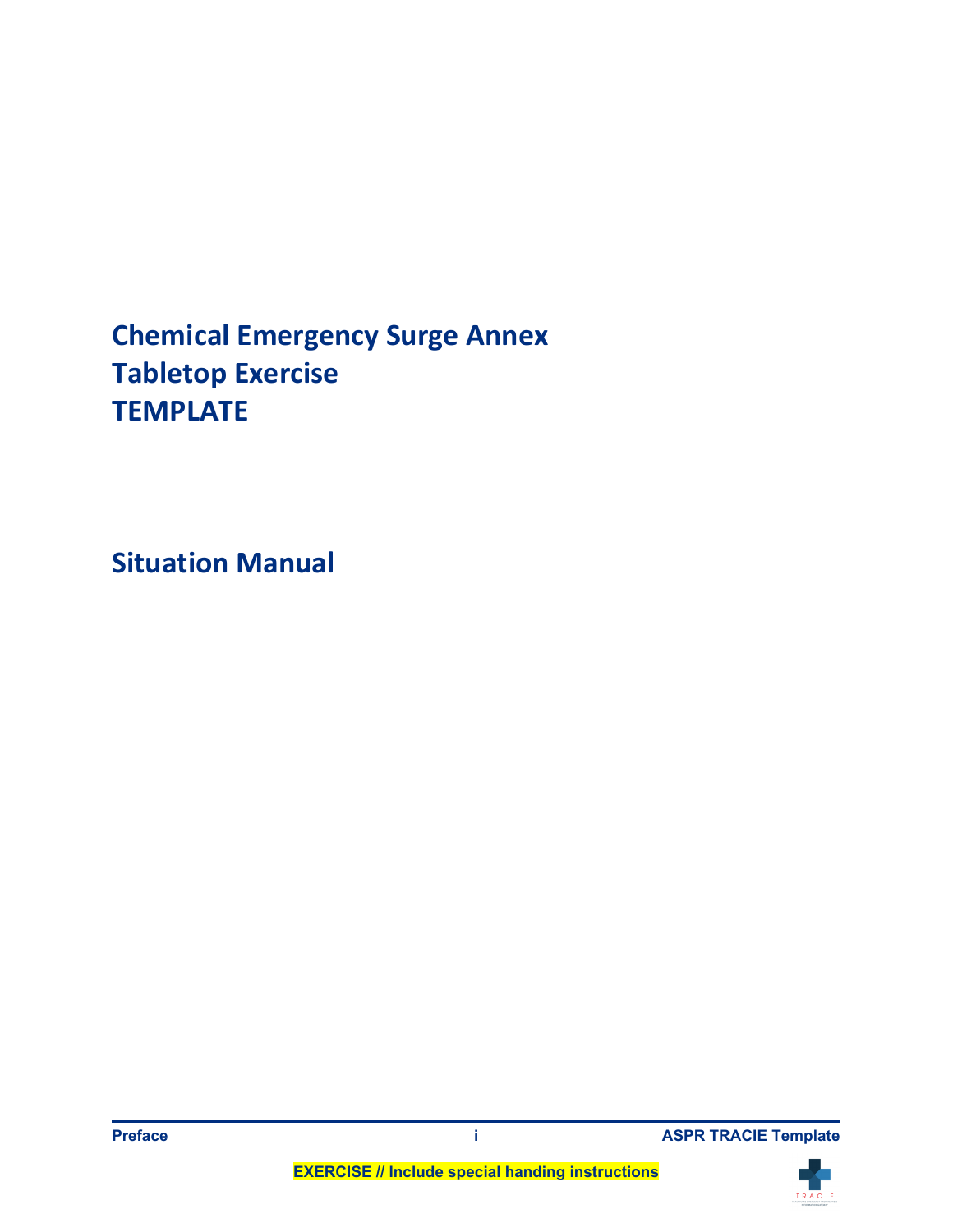### **PREFACE**

 This Chemical Emergency Surge Annex Tabletop Exercise (TTX) Toolkit Template has been developed by (TRACIE). It can be used by healthcare coalitions (HCCs) to enhance operational awareness to effectively address the needs of patients impacted by a chemical incident as part of a whole community emergency the U.S. Department of Health and Human Services (HHS), Office of the Assistant Secretary for Preparedness and Response (ASPR) Technical Resources, Assistance Center, and Information Exchange response framework. It can also be utilized to satisfy **Funding Opportunity Announcement (FOA)** [requirements](https://www.grantsolutions.gov/gs/preaward/previewPublicAnnouncement.do?id=63163) for the Hospital Preparedness Program (HPP) Cooperative Agreement.

 HCCs are not required to use this template and may conduct a chemical emergency surge annex exercise using a chemical incident of their choosing and any acceptable Homeland Security Exercise and [Evaluation Program \(HSEEP\) c](https://www.fema.gov/emergency-managers/national-preparedness/exercises/hseep)ompliant format.

 While many exercise scenarios are based on organophosphate agents that require coordinated jurisdictions anticipate the specific issues related to patient surge, chemical exposure decontamination, administration of medical countermeasures, this toolkit uses a chlorine release scenario to help and patient care needs that may create competing resource and coordination demands. Chlorine spills are common and account for the highest rate of injury of any chemical in the United States. Planning for such scenarios is important and should be included in the coalition annex and exercise plans.

 Note that the scenario and modules include initial health care response to the chemical hazard and **not**  prefer to have a more detailed discussion regarding pre-hospital emergency operations activities, the pre-hospital response. Exercise Planners can create sub-modules, or adjust the scenario, if they industry/emergency responder responsibilities, or other non-medical efforts.

 This toolkit template is intended to be edited and modified by the HCC Exercise Planning Team to satisfy the concepts and objectives each HCC intends to test. Blue text boxes and bracketed sections are included throughout the document and serve as notes to planners to enter your own text. *Please delete those boxes and bracketed areas once final planning decisions are made and text has been crafted*.

 The complete toolkit template includes the following supporting materials for conducting a Chemical Emergency Surge Annex TTX:

- 1. Step-by-Step Guide to Implementing the Chemical Emergency Surge Annex Tabletop Exercise Template [\(compliant PDF,](https://files.asprtracie.hhs.gov/documents/aspr-tracie-step-by-step-guide-to-implementing-coalition-chemical-surge-ttx.pdf) [DOC\)](https://files.asprtracie.hhs.gov/documents/aspr-tracie-step-by-step-guide-to-implementing-coalition-chemical-surge-ttx.docx)
- 2. Situation Manual (this document) [\(compliant PDF,](https://files.asprtracie.hhs.gov/documents/aspr-tracie-hcc-chemical-surge-ttx-sitman.pdf) [DOC\)](https://files.asprtracie.hhs.gov/documents/aspr-tracie-hcc-chemical-surge-ttx-sitman.docx)
- 3. Chemical Emergency Surge Annex Tabletop Exercise Presentation [\(compliant PDF,](https://files.asprtracie.hhs.gov/documents/aspr-tracie-coalition-chemical-surge-ttx-template-presentation.pdf) [PowerPoint\)](https://files.asprtracie.hhs.gov/documents/aspr-tracie-coalition-chemical-surge-ttx-template-presentation.pptx)
- 4. Participant Feedback Form [\(compliant PDF,](https://files.asprtracie.hhs.gov/documents/aspr-tracie-chemical-surge-ttx-participant-feedback-form.pdf) [DOC\)](https://files.asprtracie.hhs.gov/documents/aspr-tracie-chemical-surge-ttx-sign-in-sheet.docx)
- 5. Sign-in Form [\(compliant PDF,](https://files.asprtracie.hhs.gov/documents/aspr-tracie-chemical-surge-ttx-sign-in-sheet.pdf) [DOC\)](https://files.asprtracie.hhs.gov/documents/aspr-tracie-chemical-surge-ttx-sign-in-sheet.docx)



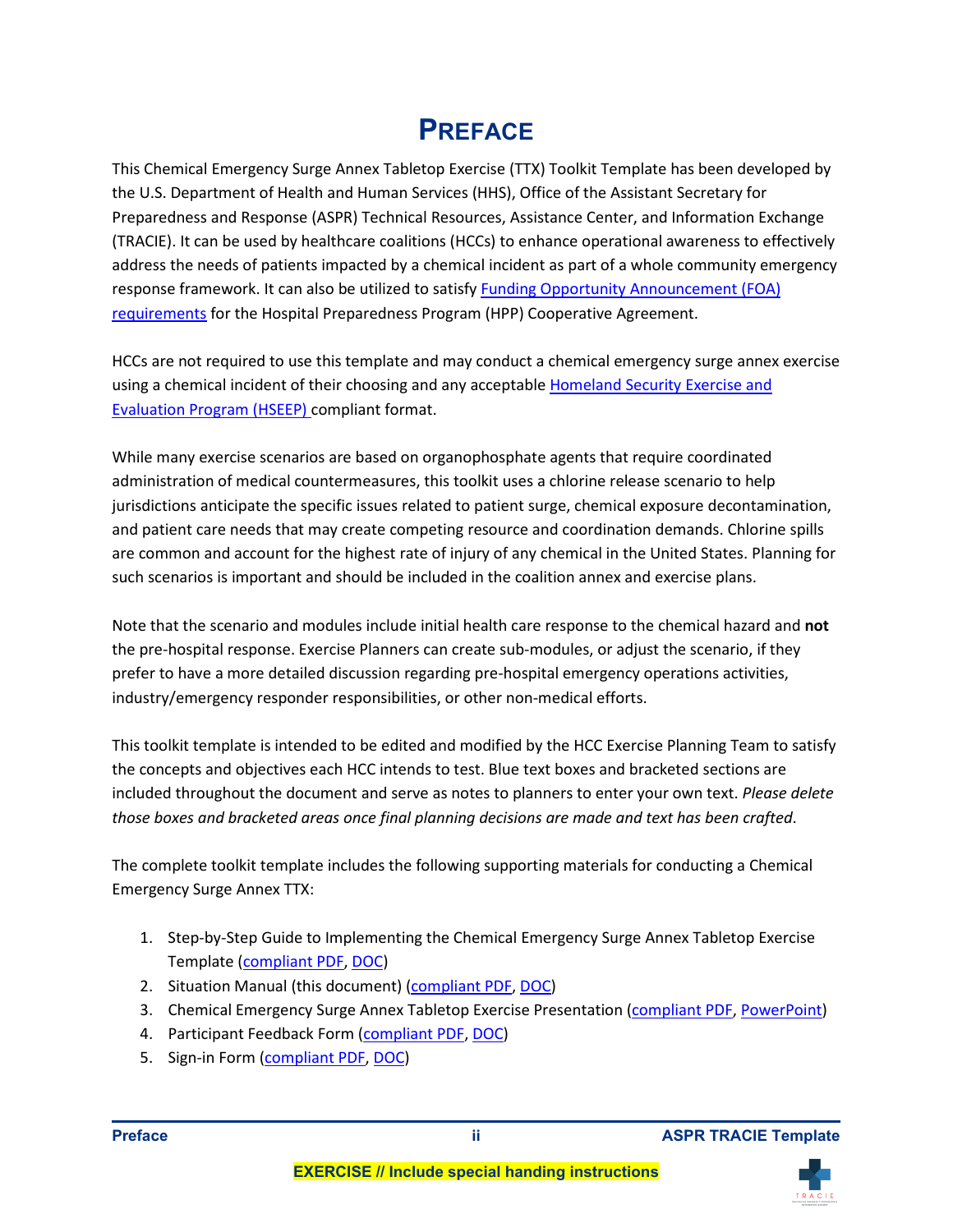[Chemical Emergency Surge Annex Template](https://files.asprtracie.hhs.gov/documents/aspr-tracie-hcc-chemical-surge-annex-final.pdf) and [Chemical Hazards Topic Collection.](https://asprtracie.hhs.gov/technical-resources/29/chemical-hazards/27) Our Healthcare [www.asprtracie.hhs.gov o](https://asprtracie.hhs.gov/)r contact our Assistance Center at 1-844-5-TRACIE or [askasprtracie@hhs.gov.](mailto:askasprtracie@hhs.gov) For more information, access ASPR TRACIE'[s CBRN Resources Page,](https://asprtracie.hhs.gov/cbrn-resources) which includes links to an HCC [Coalitions Resources Page](https://asprtracie.hhs.gov/hcc-resources) contains additional tools and templates. For more information, visit



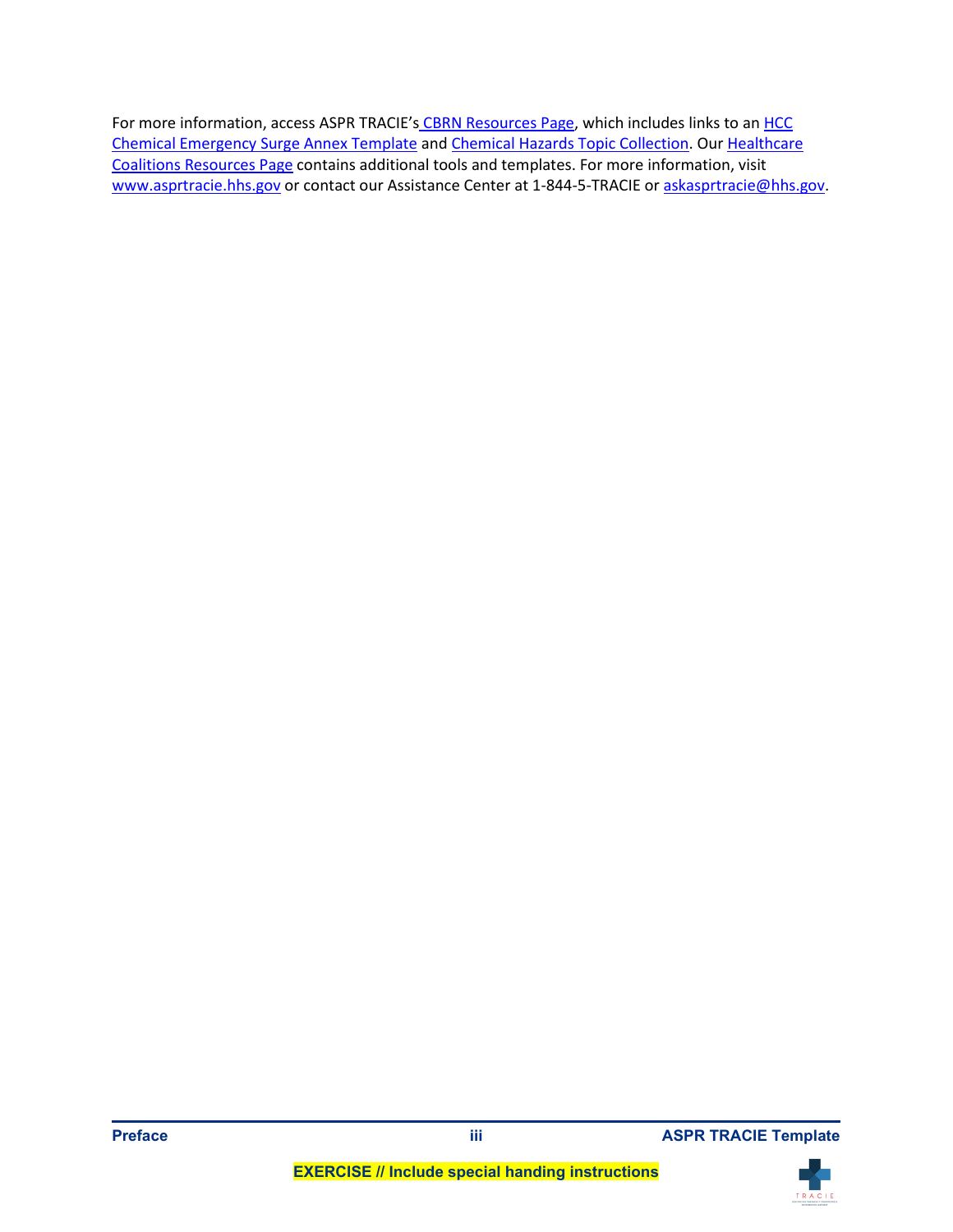### **HANDLING INSTRUCTIONS**

- 1. The title of this document is *Chemical Emergency Surge Annex Tabletop Exercise (TTX) Situation Manual (SitMan).*
- jurisdiction, this document is FOR OFFICIAL USE ONLY (FOUO). It contains information that may be accordance with jurisdictional policy relating to FOUO information. 2. This template is a publicly available document, however once downloaded and completed by any exempt from public release under the Freedom of Information Act (5 U.S.G. 552) and State and local statutes. It is to be controlled, stored, handled, transmitted, distributed, and disposed of in
- 3. [Insert any local statutes or regulations with regard to document handling.]
- 4. For more information or questions regarding this exercise, please contact:

[Insert Contact Information]



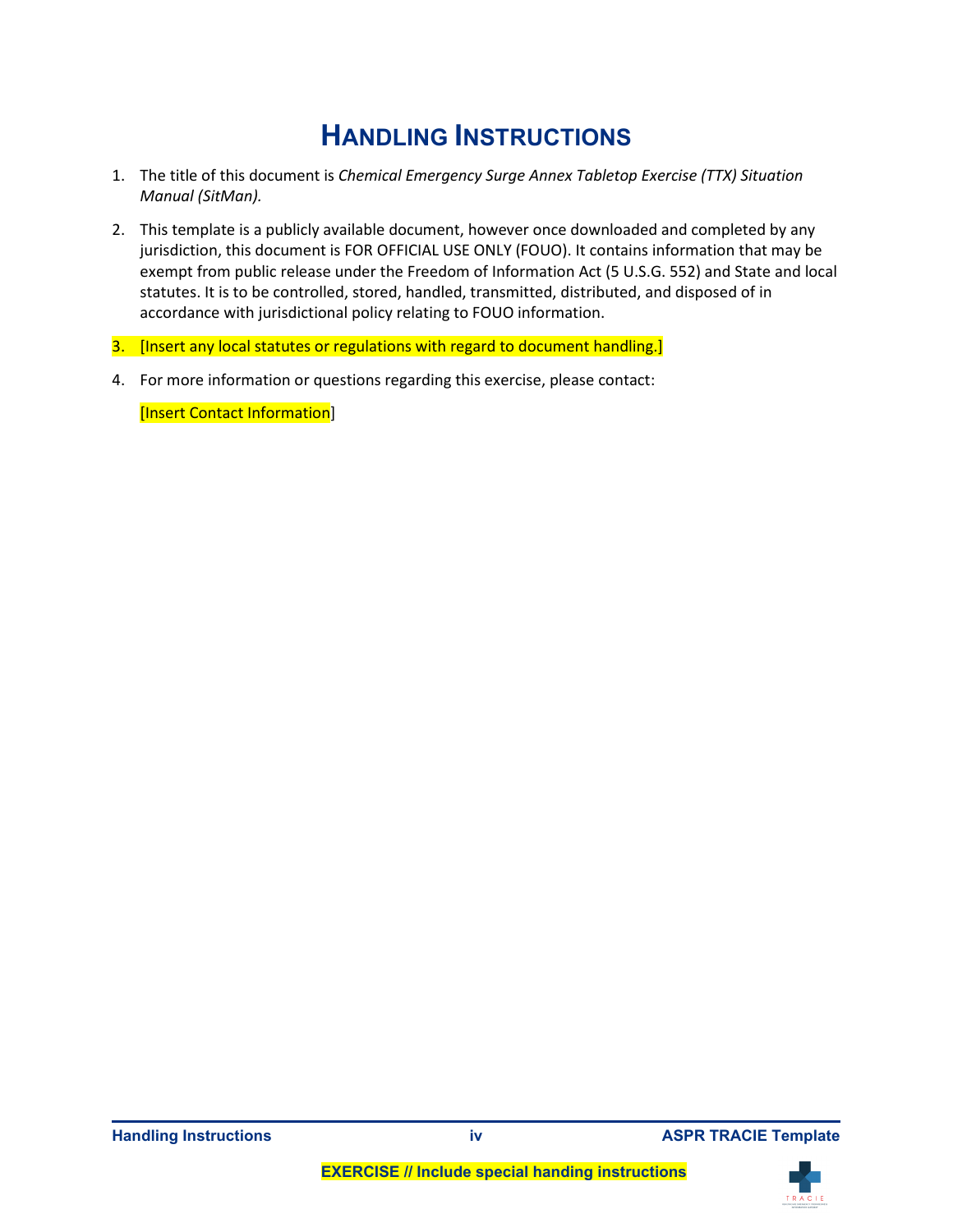# **TABLE OF CONTENTS**



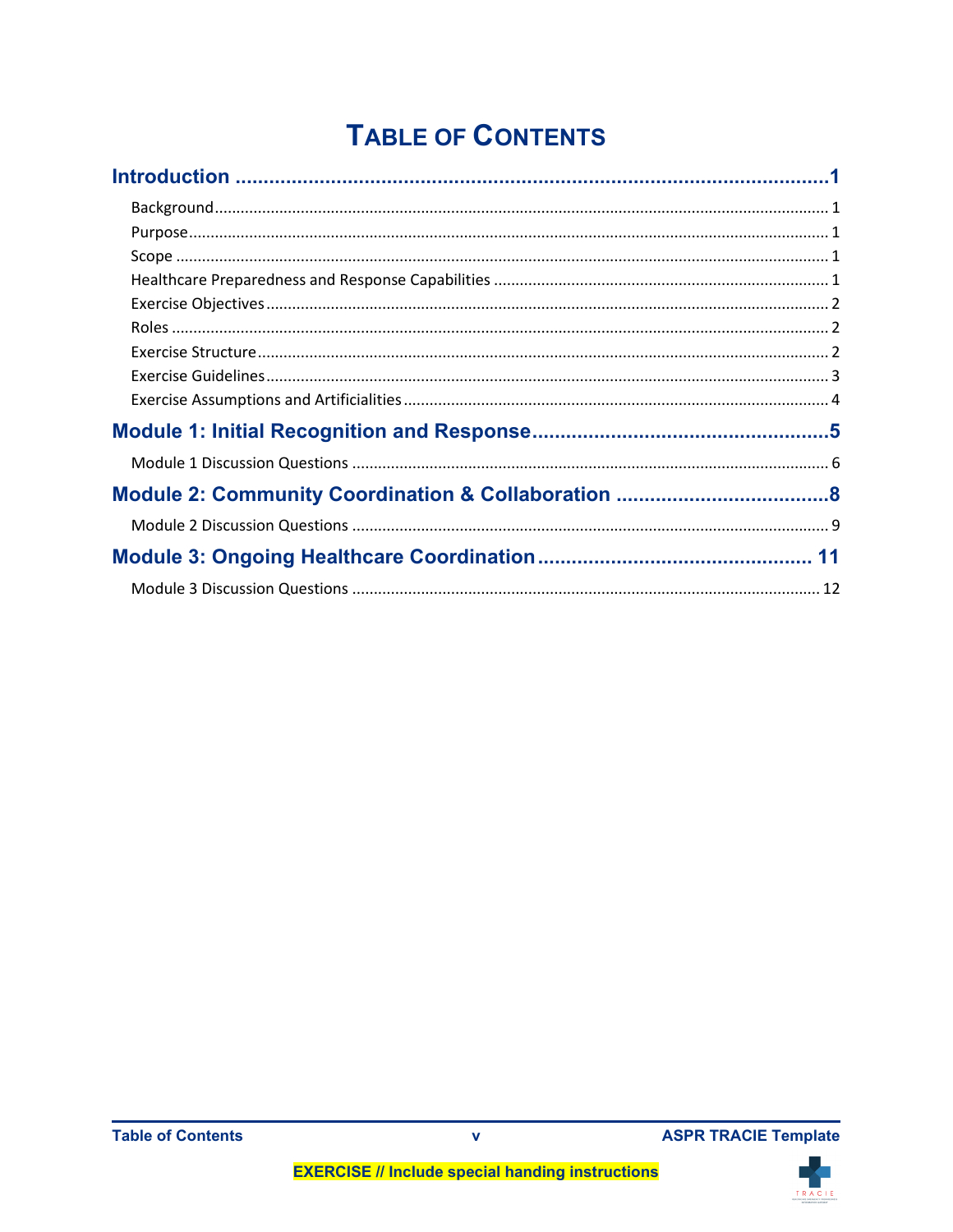### **INTRODUCTION**

### <span id="page-5-1"></span><span id="page-5-0"></span>**Background**

[May include additional background information specific to the coalition, member organizations, and threats/hazards as identified in the jurisdiction's risk assessment/ hazard vulnerability assessment and resource gap analysis.]

#### <span id="page-5-2"></span>**Purpose**

The Chemical Emergency Surge Annex TTX provides HCC members and leadership with a useful exercise to address large numbers of patients seeking healthcare following an industrial chlorine incident. The exercise allows participants to address key issues through a series of facilitated discussions.

### <span id="page-5-3"></span>**Scope**

 facilities caused by the release of chlorine gas resulting in a surge of confirmed and potentially exposed This toolkit is an interactive, discussion-based exercise focusing on impacts to HCCs and healthcare patients.

 an industrial chlorine incident, and its aftermath, where people who may not need medical treatment, but fear they have been exposed (i.e., concerned citizens), overwhelm a health system. The emphasis on chemical exposure focuses on the need to assess patients, decontaminate, treat a variety of injuries, and The exercise is planned for a half day. The scenario consists of three chronological modules portraying work with public health and emergency managers.

### <span id="page-5-4"></span> **Healthcare Preparedness and Response Capabilities**

[These are suggested related existing HPP program capabilities. Grantees will determine their current chemical emergency medical resources in the community under normal conditions and define how they work together to determine relevant capabilities, objectives, and activities that need to be addressed during the Initial Planning Meeting.]

• **Capability 2: Health Care and Medical Response Coordination** 

 *Objective 1:* Develop and Coordinate Health Care Organization and Health Care Coalition Response Plans

*Objective 3:* Coordinate Response Strategy, Resources, and Communications

#### • **Capability 3: Continuity of Health Care Service Delivery**

**Objective 3:** Maintain Access to Non-Personnel Resources during an Emergency

*Objective 5:* Protect Responders' Safety and Health

*Objective 6: Plan for and Coordinate Health Care Evacuations and Relocation* 

• **Capability 4: Medical Surge** 

*Objective 1:* Plan for a Medical Surge

**Objective 2:** Respond to a Medical Surge

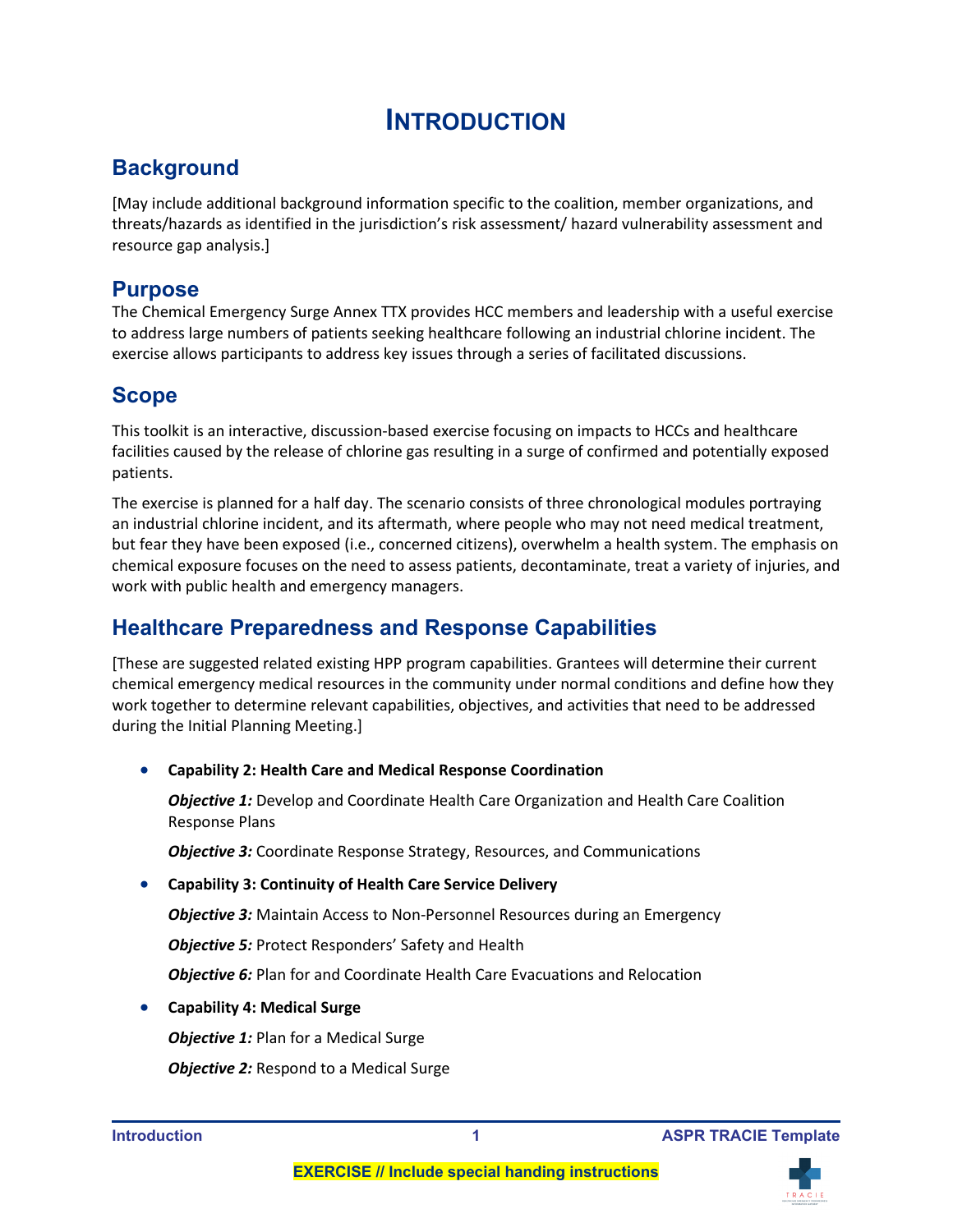### <span id="page-6-0"></span>**Exercise Objectives**

The following exercise design objectives can help participants understand the concept of operations of the HCC Chemical Emergency Surge Annex and develop recommended actions and procedural adjustments to address potential gaps or problem areas:

- 1. Review existing chemical emergency care assets and identify gaps that may occur during a chlorine release mass casualty incident.
- 2. Review agency and facility roles during a chemical incident.
- 3. Validate assumptions in the HCC Chemical Emergency Surge Annex.
- 4. Identify changes that need to be made to the HCC Chemical Emergency Surge Annex based on the roles and capabilities of involved partners.
- 5. [Other objectives identified by the Exercise Planning Team.]

#### <span id="page-6-1"></span>**Roles**

- • *Players* respond to the situation presented based on their current roles in their facility or HCC; expert knowledge of incident management procedures; current plans and procedures in place in their agency, jurisdiction, or organization; and insights derived from previous experience.
- *Observers* view all or selected portions of exercise play and support the group in developing responses to the situation during the discussion.
- • The *Facilitator* provides situation updates and moderates discussions. They also provide additional information or resolve questions as required.
- analysis, and assist with drafting the After-Action Report (AAR) that will be used to suggest • *Data Collectors* observe and record the discussions during the exercise, participate in the data improvements within the Chemical Emergency Surge Annex itself and future exercises.

### <span id="page-6-2"></span>**Exercise Structure**

The exercise will be a half day event. The TTX has three modules consisting of an initial incident and subsequent response. Players in this exercise will participate in the following exercise module elements:

- Module 1 Initial Recognition and Response
- Module 2 Community Coordination and Collaboration
- Module 3 Ongoing Healthcare Response

 period. A series of questions following the scenario summary will guide the facilitated discussion of Each module begins with a scenario update that summarizes the key events occurring within that time critical issues in each of the modules

 resources. Based on exercise priorities, time dedicated to each module will be managed by the **Planning Note:** The coalition may add, delete, or modify questions based on their local plans and Facilitator.



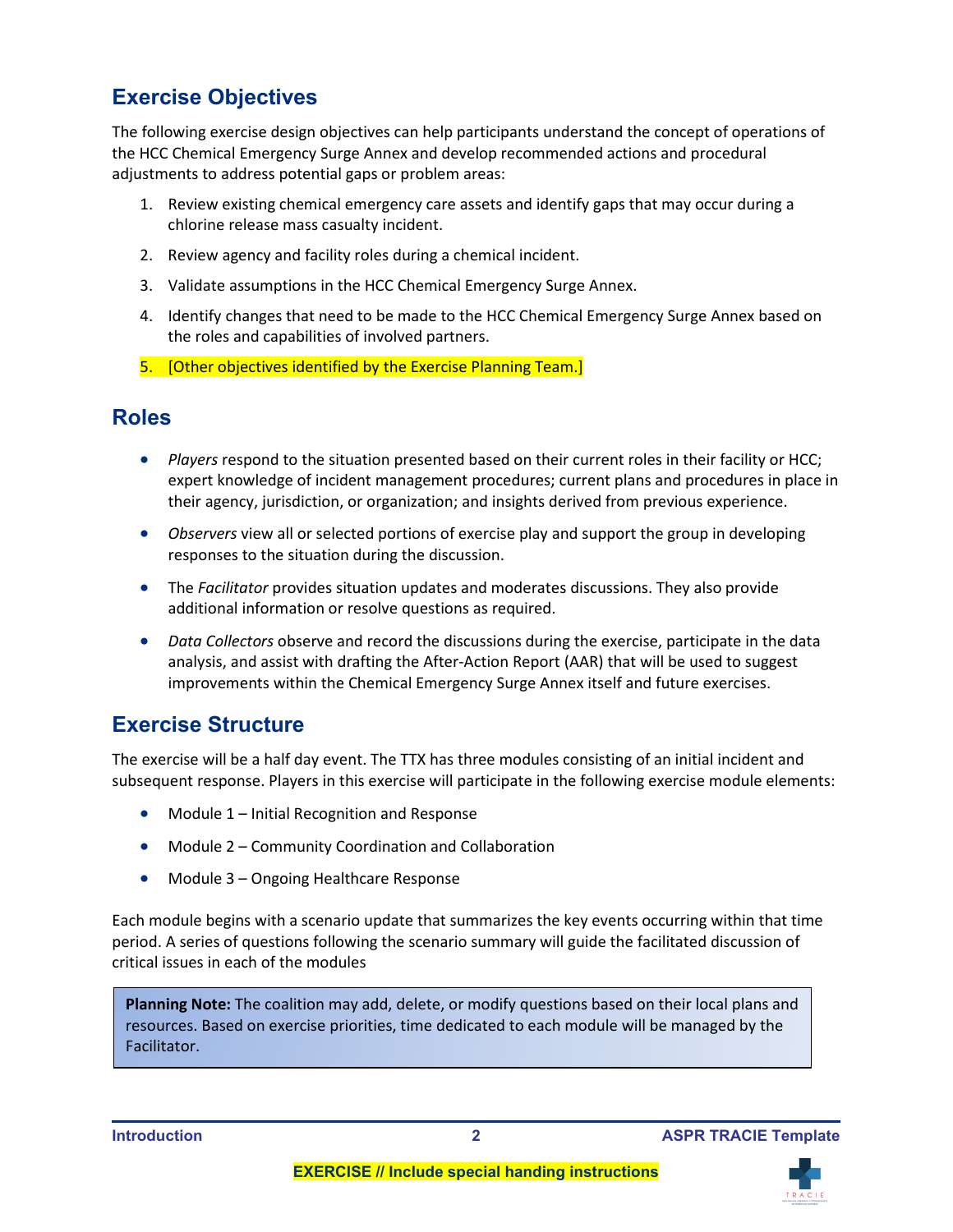The following is an approximate schedule:

| $8:00 - 8:30$ AM $-$   | <b>Introductions and Opening Remarks</b>                              |
|------------------------|-----------------------------------------------------------------------|
| $8:30-9:00$ AM $-$     | Overview of the HCC Chemical Emergency Surge Annex and process during |
|                        | a large-scale chemical incident                                       |
| $9:00-9:20$ AM $-$     | Table discussion Module 1                                             |
| $9:20-9:40$ AM $-$     | Report-out and discussion                                             |
| $9:40-10:00$ AM $-$    | Table discussion Module 2                                             |
| $10:00 - 10:10$ AM $-$ | <b>Break</b>                                                          |
| $10:10-10:30$ AM $-$   | Report-out and discussion                                             |
| $10:30-10:50$ AM $-$   | Table discussion Module 3                                             |
| $10:50-11:10$ AM $-$   | Report-out and discussion                                             |
| $11:10-11:50$ AM $-$   | Wrap up and Hotwash                                                   |

#### **Planning Note: The Exercise Planning Team should use this information for planning purposes and delete this text box once decisions have been made.**

 This exercise could also be facilitated with a large group and no table discussion breakouts, or virtually if needed, based on Exercise Planning Team and Facilitator preference. If less than 20 people are participating in the exercise, full group facilitation is likely most effective. Facilitation will need to be adjusted if this is a virtually conducted exercise.

 discipline (e.g., emergency management) they should be assigned to a table that the planners there is a healthcare system participating in the TTX, the hospitals for that system should be Attendees should sit together by facility and discipline. If there are few attendees from a specific feel would be most valuable from a contribution, learning, and relationship standpoint. Ideally, if seated together so they can discuss system-level, facility, and coalition-level responses to the incident. Planners should avoid having tables with fewer than six members if possible. Because public health and other agencies may have a significant response role, consider having a table set aside for special attendees.

#### <span id="page-7-0"></span>**Exercise Guidelines**

- Open, low-stress, no-fault environment.
- Comments will be non-attributable.
- Be professional and respect other's opinions based on their knowledge.
- • Responses should be based on knowledge of current plans and capabilities you do not have to have all the answers.
- Exercise-based decisions are not precedent setting.
- Problem-solving efforts should be the focus; it is expected that more questions than answers may be generated.

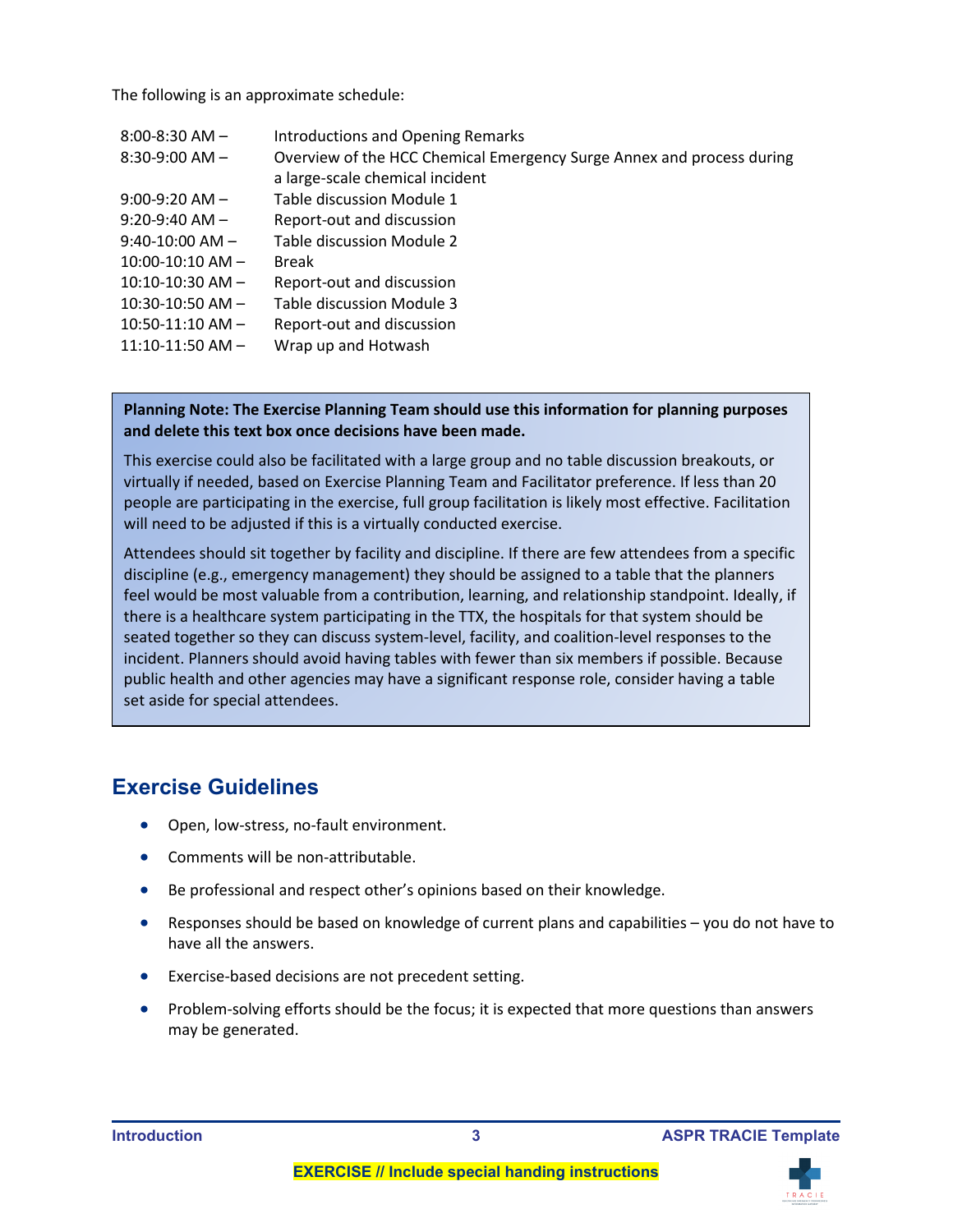- • The situation updates, written material, and resources provided are the basis for discussion; it is not expected that participants will need to do additional research or review other materials prior to participation in this exercise.
- Participants are encouraged to use the SitMan as a reference and to fill out the Participant Feedback Form as you go; feedback is welcome!
- Use the notes pages available in the SitMan.

#### <span id="page-8-0"></span>**Exercise Assumptions and Artificialities**

 In any exercise, a number of assumptions and artificialities may be necessary to complete the exercise play in the time allotted. During this exercise, the following apply:

- The scenario for this exercise is artificial, however, it is plausible, and events occur as they are presented.
- There is no "hidden agenda" and there are no "trick questions."
- All players receive information at the same time.
- Assume cooperation and support from other responders, agencies, and organizational entities.

#### **Planning Note:**

- • Planners may change the incident, or the scope, as needed to fit local considerations (e.g., a rail-related incident could be substituted for an industrial release). Scenarios should still follow the modular approach in this sample.
- geographic information specific to their community and design to exceed day-to-day • Planners should consider adjusting patient numbers and providing other demographic or capabilities that test and/or "break" the system.
- It is important that the number of chemically exposed, or potentially exposed, patient volumes overwhelm area capabilities without being so extreme that they are unrealistic and cause participants to lose focus or focus on issues that do not contribute to functional planning.
- • The Facilitator should have license to adjust patient volumes during the exercise to move the exercise forward.
- Planners should also be familiar with chemical emergency guidelines specific to their jurisdictional, state, or local chemical emergency program.

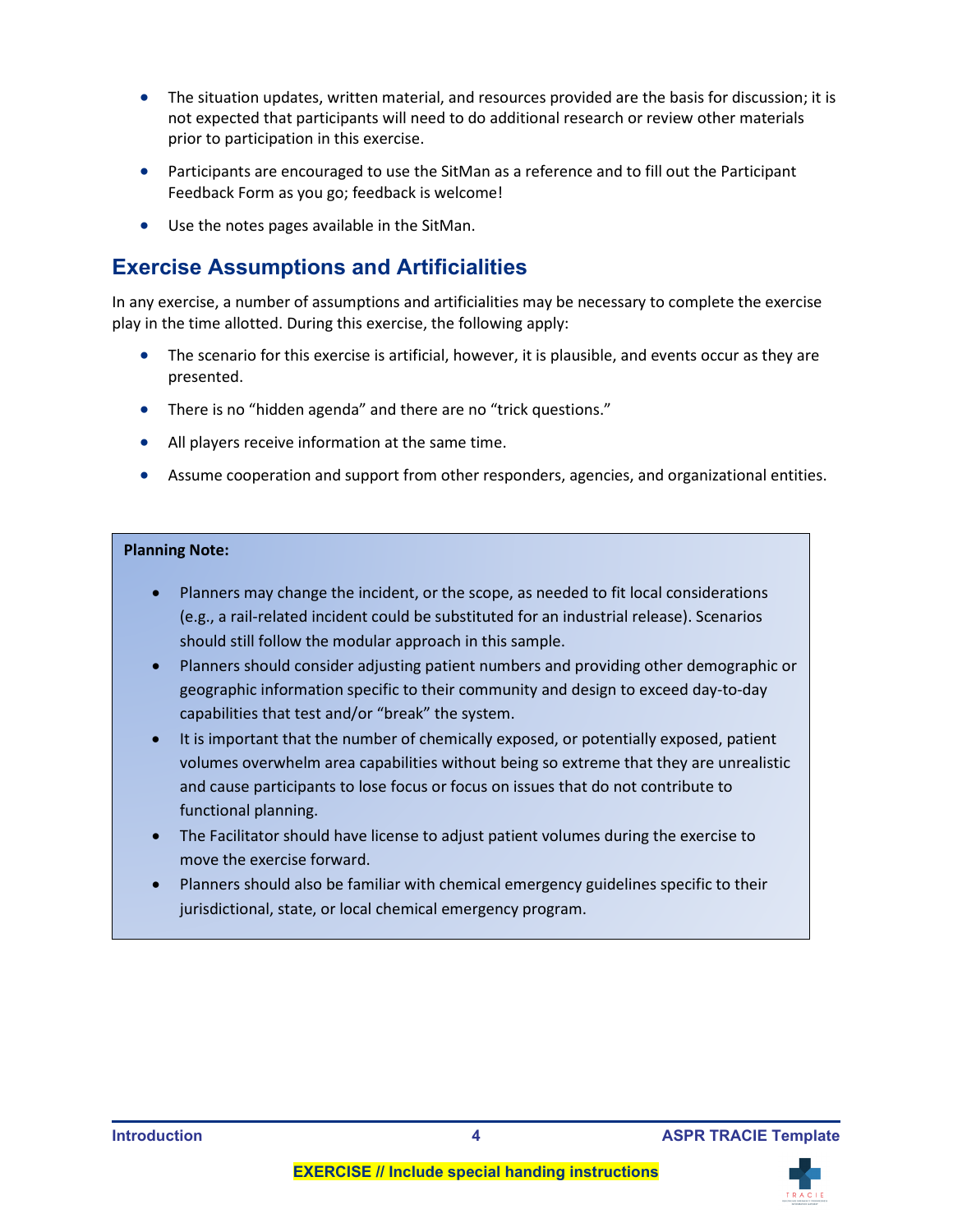### **MODULE 1: INITIAL RECOGNITION AND RESPONSE**

### <span id="page-9-1"></span><span id="page-9-0"></span> **Monday morning, 8:00 am.**

- supply levels early in the morning. Hospitals were also at their average daily occupancy for both general inpatient and intensive care unit (ICU) beds yesterday and into the evening. • Hospitals and other healthcare facilities in the area served by your HCC are at normal staffing and
- • You are notified by your local EMS agency that an explosion has occurred at a chemical manufacturing plant. While the manufacturing plant is located in an industrial area, the adjacent area is densely populated with office buildings, retail spaces, and schools. Initial fire reports indicate a significant chemical release and multiple injuries.
- medical facilities. Within minutes patients begin arriving to your facility with a variety of major and minor traumas, respiratory issues, and burns/skin irritations. • While the specific chemical is not yet confirmed, local EMS begin transferring wounded to all nearby
- scenario should remain manageable so that it taxes a healthcare system but does not overwhelm it. Small/rural coalitions may adjust their numbers depending on the appropriate scale for their facility • *Scenario Note:* While specific numbers are not indicated, the patient load for this portion of the and can select a different venue/location based on what is relevant locally.

#### **Planning Note:**

- • Module 1 focuses on the initial health care response to the chemical hazard and **not** the pre- hospital response. Exercise Planners can create sub-modules, or adjust the scenario, if they prefer to have a more detailed discussion regarding pre-hospital emergency operations activities, industry/emergency responder responsibilities, or other non-medical efforts.
- • This section requires coalition partners to understand their current resources as informed by a gap analysis or risk assessment. The following should be considered when shaping this module:
	- $\circ$  Who are the specialists able to provide hazardous material (HAZMAT) response support in your area?
	- $\circ$  What other regional resources are required and available within your jurisdiction (e.g., HAZMAT experts, toxicologists, industry experts), and how would they be accessed?
- • Determine whether to add any at-risk populations to the patient mix, such as pediatric patients or those with access or functional needs.
- exercise and assign a scribe for each report-out team, preferably someone whose handwriting is • Supply those who will be reporting-out with a note pad and pen/pencil at the beginning of the legible for later review.

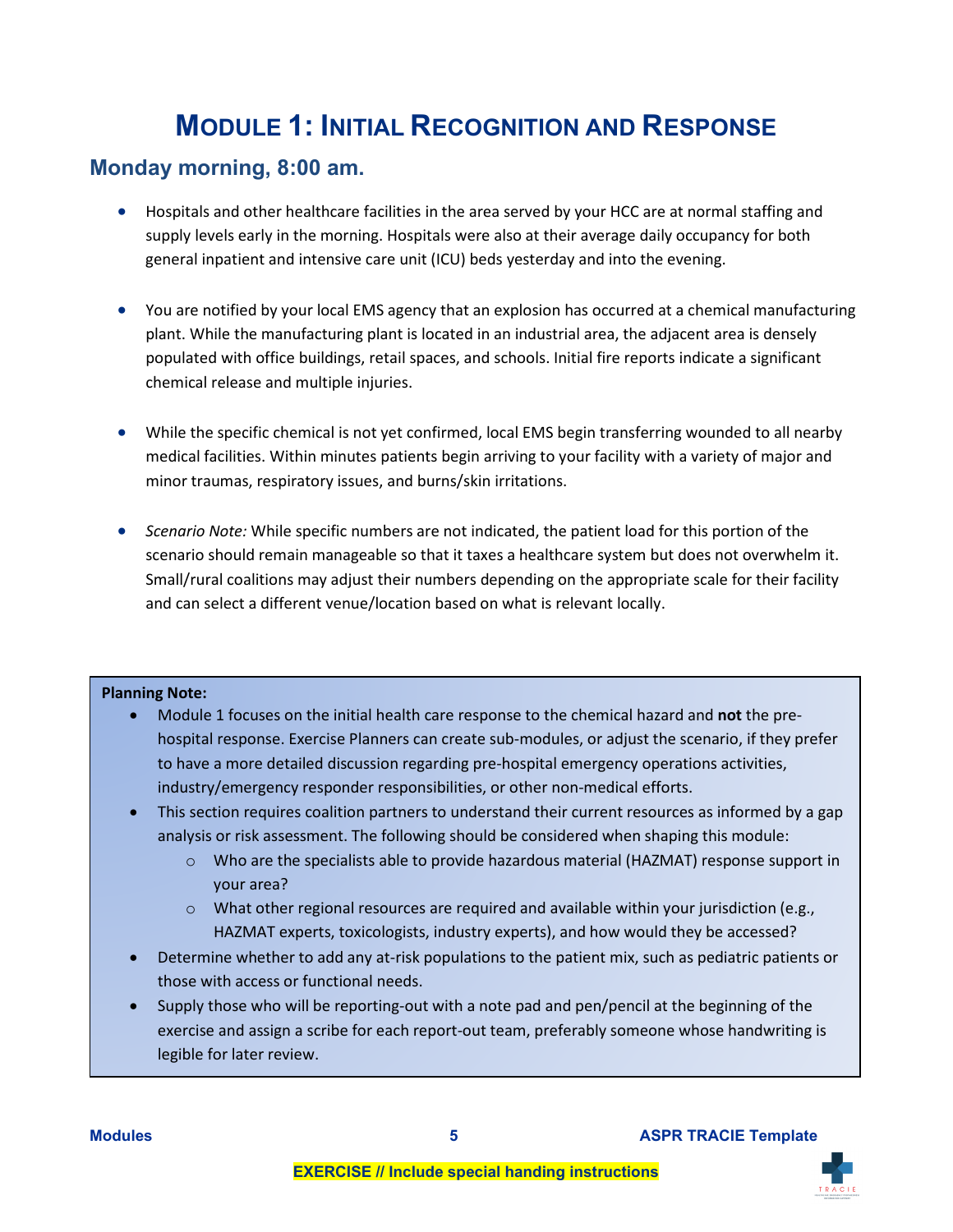### <span id="page-10-0"></span>**Module 1 Discussion Questions**

- an industrial chemical incident? Prioritize those actions. 1. What are your initial actions upon notification of the explosion? Do you know/understand your role during
	- a. Are these actions in accordance with coalition, healthcare system, hospital/facility chemical emergency response plan(s)?
- 2. If the HCC has an operations center, how is it activated and staffed and what functions does it serve during a chemical emergency? How does it interface with the Emergency Operations Center (EOC)? How is EMS/healthcare [\(ESF-8\)](https://www.phe.gov/Preparedness/support/esf8/Pages/default.aspx#8) represented at the EOC?
- 3. Do you know who your local, regional, and/or national chemical/HAZMAT and poison control resources are and how to contact them?
	- a. Does your jurisdiction have specialized HAZMAT and/or decontamination resources?
	- b. Do you know if your local/State health department has disaster epidemiology capacity to assist?
- 4. What specialized resources/supplies will be needed to respond to a chemical incident? What is the role of the HCC in acquiring these resources?
	- a. What decontamination equipment and capability do hospitals have?
	- b. Is there a protocol or are processes in place for resource sharing among coalition members and jurisdictional healthcare facilities?
- 5. Are facility staff familiar with proper chemical emergency response protocol such as screening, triage, contamination control, decontamination, workforce safety, and medical treatment for exposed or potentially exposed individuals?
	- potentially exposed individuals?<br>a. Where would you obtain guidance or additional clinical advice if needed, in real time?
- 6. Is additional just-in-time training needed and readily available? Where is it located? Who conducts the training?
- to ensure HCC members and partners are aware of the incident and can share real-time information about the disaster and plans/strategies for patient care/ transport/distribution/ decontamination/supplies? 7. Who initiates information sharing for HCC members? What alerts and notification mechanisms are in place
	- a. What essential elements of information will you collect from and share with HCC members?
	- b. Who will ensure that up-to-date information about the agent and corresponding treatment recommendations are shared with EMS and hospitals?
- 8. Are there any at-risk populations that must be considered such as pediatric patients, those with access or functional needs, or the elderly? Be sure to plan for people who may be uncomfortable or prohibited from undressing (due to religious or other beliefs) in order to go through the decontamination process.

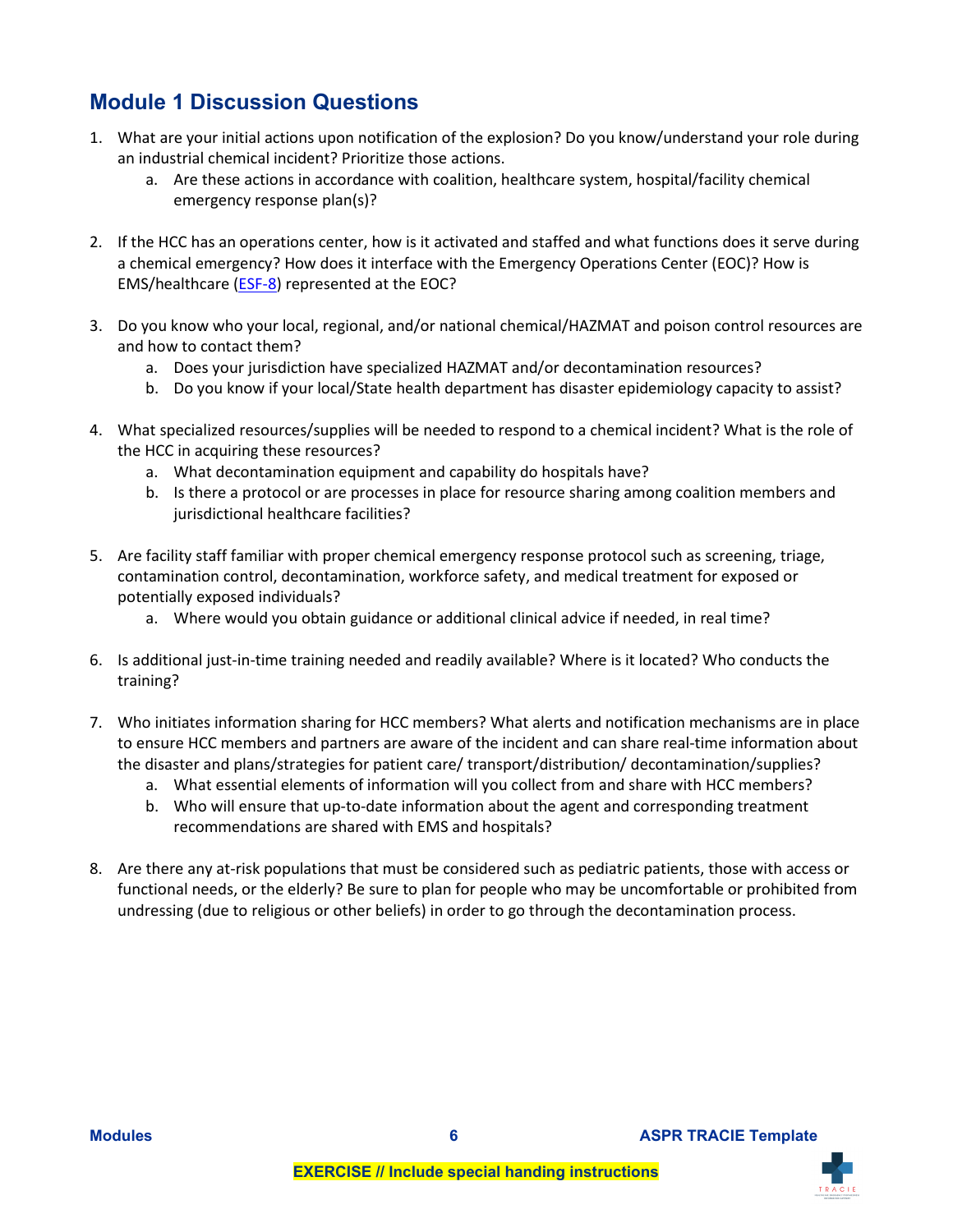# **Module 1 Note Page**

| <b>Modules</b> | $\overline{7}$ | <b>ASPR TRACIE Template</b> |
|----------------|----------------|-----------------------------|
|                |                |                             |
|                |                |                             |
|                |                |                             |
|                |                |                             |
|                |                |                             |
|                |                |                             |
|                |                |                             |
|                |                |                             |
|                |                |                             |
|                |                |                             |
|                |                |                             |
|                |                |                             |
|                |                |                             |
|                |                |                             |
|                |                |                             |
|                |                |                             |
|                |                |                             |

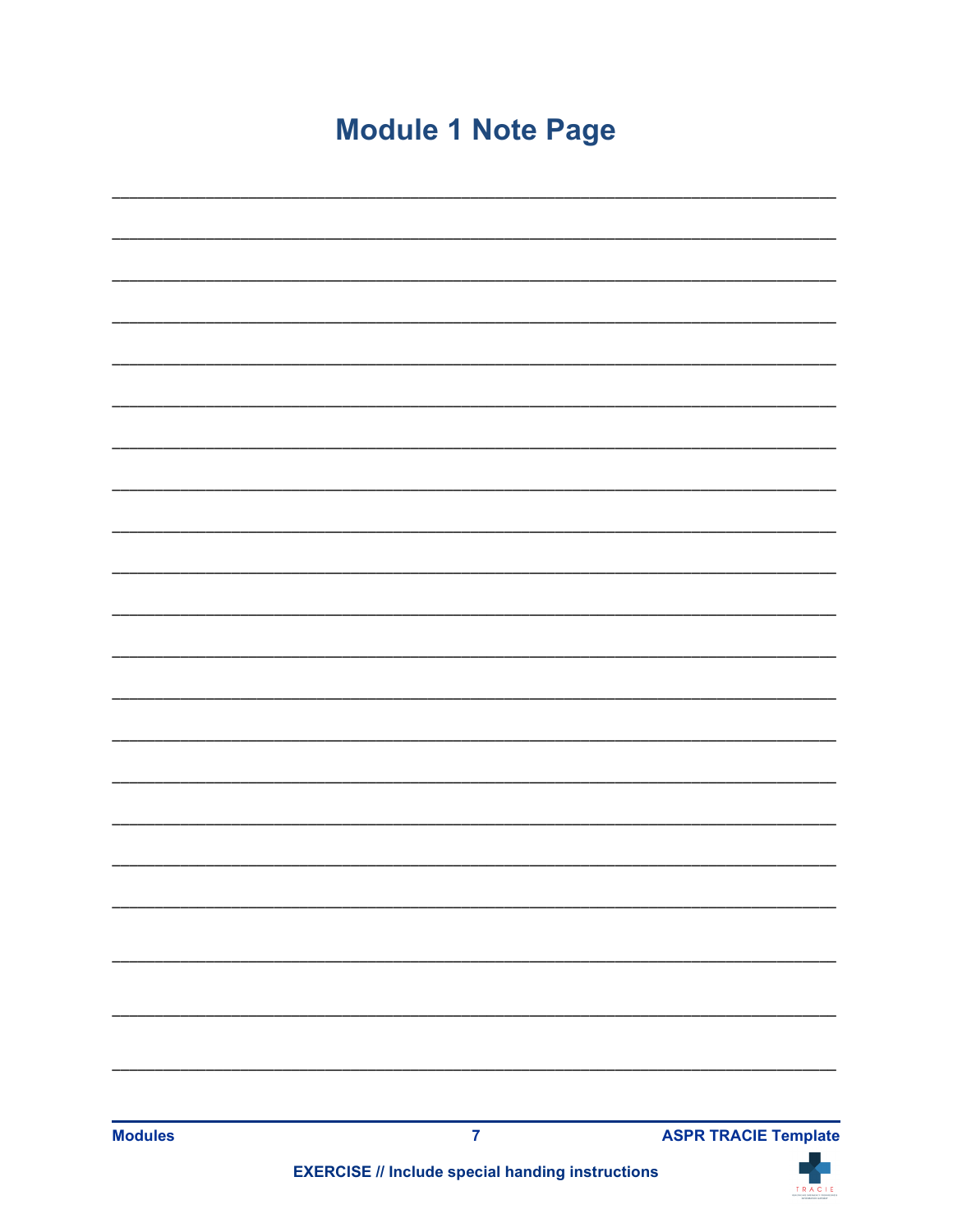# <span id="page-12-0"></span> **MODULE 2: COMMUNITY COORDINATION & COLLABORATION**

### **Monday late morning, 10:00 am (chemical explosion + 2 hours)**

- • By 10:00 am it is verified that the explosion was caused by faulty equipment at the plant. gas. The tank explosion has caused significant damage to the facility and surrounding areas. Investigators confirm the incident was accidental and the major chemical of concern is chlorine
- downwind area while the plant itself has been evacuated. high r<br><mark>xxx a</mark><br>ea wh • Aside from a high number of injuries and impacts to those in the immediate area, plume models show that an *xxx area*/radius may be affected. A shelter-in-place order has been issued for the
- The governor declares a state of emergency to support additional disaster services.
- • Major news and social media outlets are reporting on the health concerns related to chlorine gas exposure and urging anyone affected to seek care.
- about exposure. • 911 operators and Poison Control Centers are overwhelmed with calls from those concerned
- • Hospitals, clinics, physician offices, and other healthcare facilities in the area have already begun are having symptoms or are concerned about potential exposure. to receive self-referred patients, and EMS transports, of individuals who were near the site and
- Your facility has now received a significant number of patients with burn injuries, major and minor trauma, and in respiratory distress, in addition to self-evacuated individuals and uninjured, concerned residents. Capacity is quickly becoming overwhelmed as many more victims present with respiratory irritation.

#### **Planning Note:**

- • The questions in this module may need to be changed based on coalition resources. The key focus of this module is defining what activities occur where (e.g., does transfer coordination occur at the hospital [particularly if there are only one/few hospitals in the coalition], jurisdictional EOC, coalition physical or virtual coordination center, or at the receiving hospital?).
- This section requires coalition partners to have situational awareness of their current surge capacity protocol. The following should be considered when shaping this module:
	- $\circ$  How would patients be prioritized for care and/or patient movement if load- balancing is required (e.g., by chlorine exposure level/type and trauma combination injuries, by severity of injury, or by other trauma injury types)?
	- o Where will additional support services, resources, and staff come from?
	- o Who has primary responsibility for risk communication?



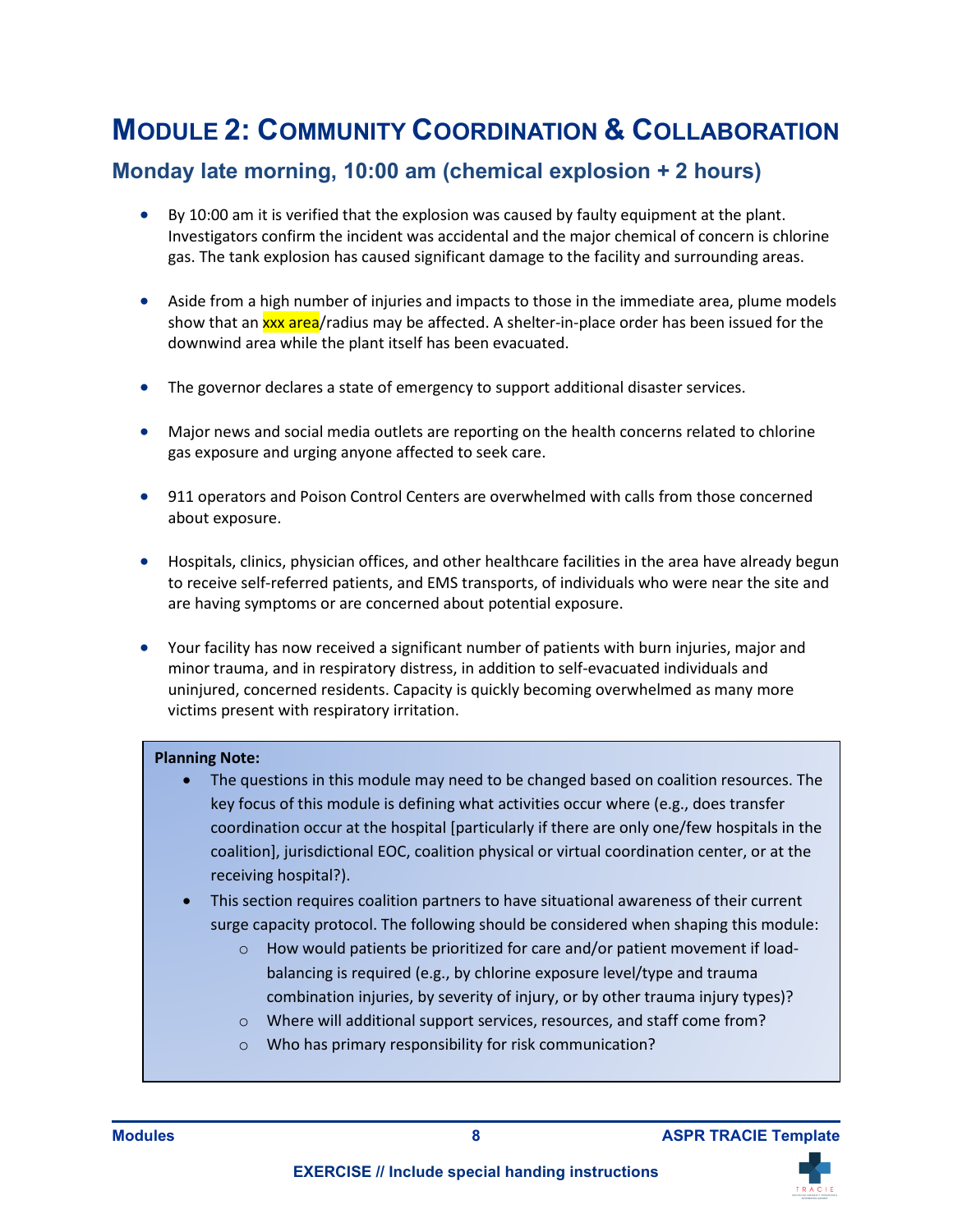### <span id="page-13-0"></span>**Module 2 Discussion Questions**

- 1. Who decides and communicates shelter-in-place or evacuation orders to the community? How would a hospital be informed of those orders? What actions would a hospital take if it was in the affected zone?
- decontamination (i.e., clothing removal, absorbent material for blotting skin, and redress)? 2. What plans does your facility have for a large number of contaminated, or potentially contaminated, patients? Is there an alternate area for triage/assessment? Do you have the ability to provide "dry"
- 3. What EMS transport resources are available for emergency and patient transfer (consider both public safety and private services including local, mutual aid, and state resources and/or ambulance strike teams)?
	- a. Encourage EMS to discuss considerations related to both ground and air assets.
- is being exceeded (e.g., extra staff, space, specialty resources/equipment)? How does the HCC and 4. What type of additional assistance and resources are needed now that the surge capacity threshold its members support these needs? Are there other partners that you should coordinate with?
- community screening centers, alternate care sites) how are these capabilities initiated? 5. If a surge of concerned citizens require additional screening areas or treatment space (e.g.,
	- a. Who decides if a reception/screening center is activated? Who will operate the community reception center?
	- b. When/how would this be coordinated, managed, supplied? How will the community screening site be staffed?
	- c. Can dry or wet decontamination be provided on-site if needed?
- 6. How is HCC clinical and surge information being collected and distributed (e.g., via email, a special portal, messaging boards) to ensure consistent care and guidance is communicated across facilities?
	- (e.g., hospital capacity, number exposed, transport needs, supply requests)? a. Are data and subjective information being collected and reported for situational awareness
	- b. How will the HCC coordinate and share patient information across multiple facilities for patient tracking and family re-unification?
- 7. With public concern high, who is coordinating messaging to the public? What are the key messages?
	- a. How will the EOC Joint Information Center (JIC) coordinate public information with HCC members?
	- media to prevent/mitigate mass panic? b. How will you ensure clear and consistent risk communication messaging to the public and
	- c. Are there readily available chemical release/sheltering-in-place/evacuation scripts available for patients, staff, public messaging?



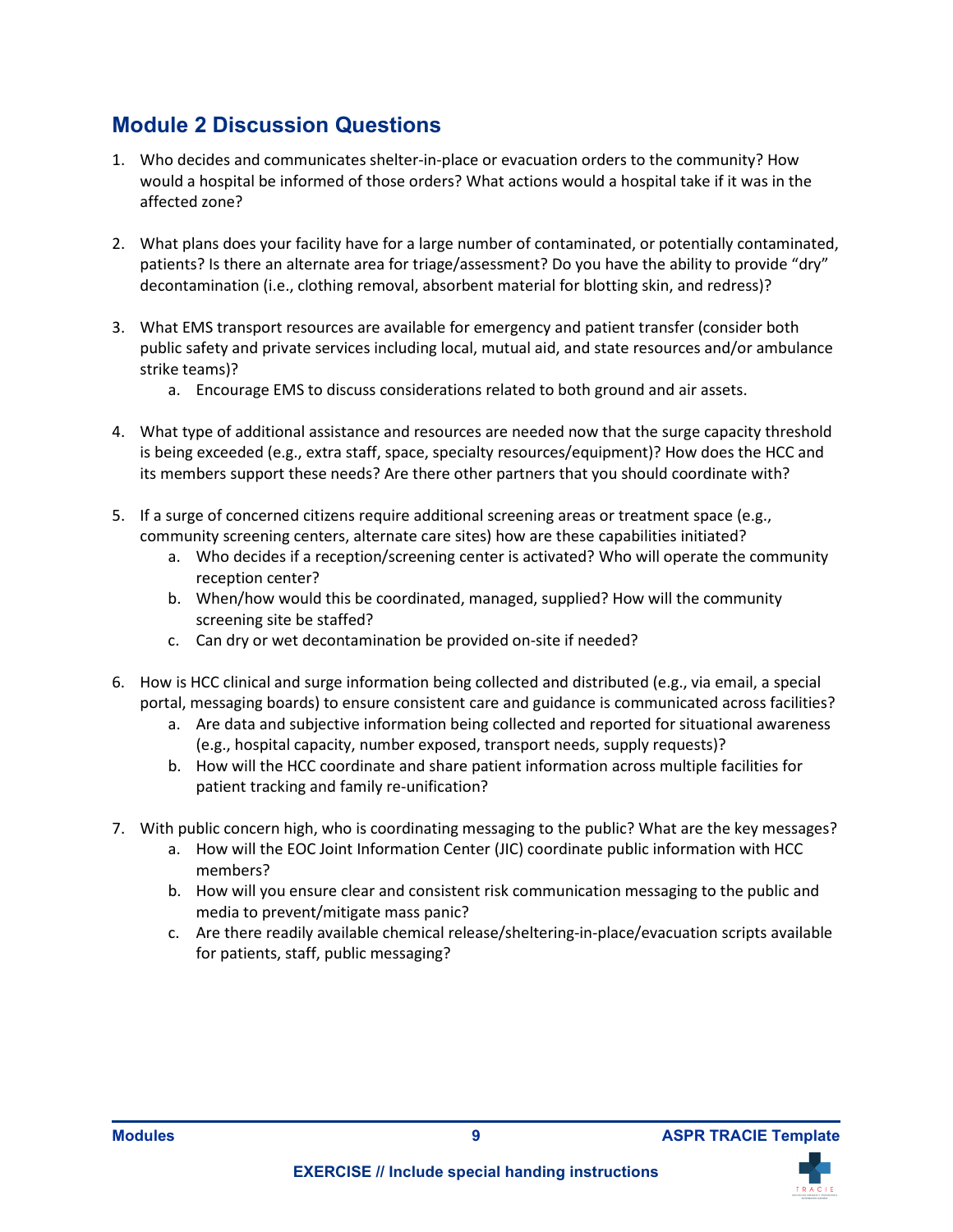# **Module 2 Note Page**

| <b>Modules</b> | 10 | <b>ASPR TRACIE Template</b> |  |
|----------------|----|-----------------------------|--|
|                |    |                             |  |
|                |    |                             |  |
|                |    |                             |  |
|                |    |                             |  |
|                |    |                             |  |
|                |    |                             |  |
|                |    |                             |  |
|                |    |                             |  |
|                |    |                             |  |
|                |    |                             |  |
|                |    |                             |  |
|                |    |                             |  |
|                |    |                             |  |
|                |    |                             |  |
|                |    |                             |  |
|                |    |                             |  |
|                |    |                             |  |
|                |    |                             |  |
|                |    |                             |  |
|                |    |                             |  |
|                |    |                             |  |
|                |    |                             |  |
|                |    |                             |  |
|                |    |                             |  |

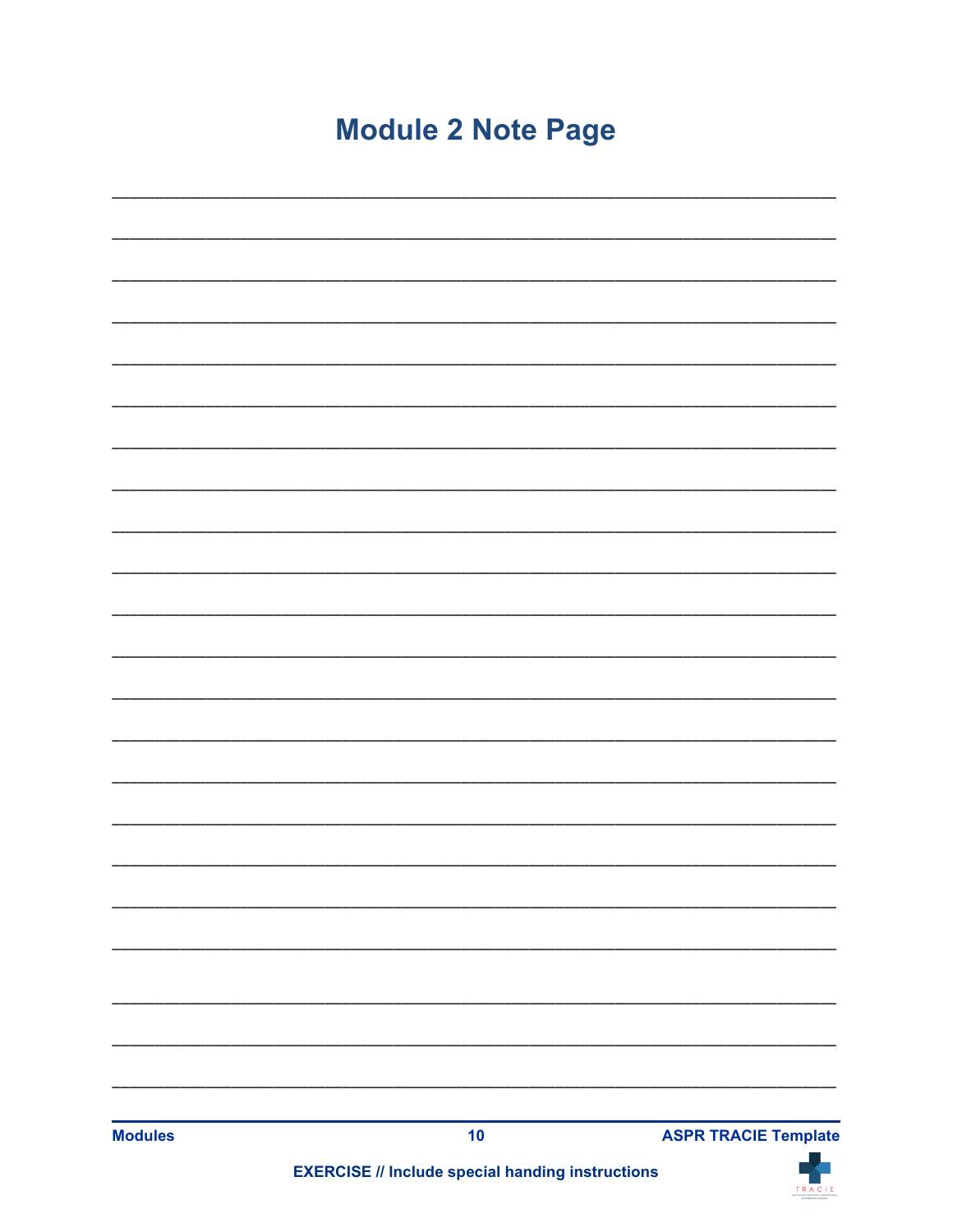## <span id="page-15-0"></span>**MODULE 3: ONGOING HEALTHCARE COORDINATION**

### **Monday evening, 8:00 pm and beyond (Explosion + 12 hours)**

- Responding agencies have controlled the chemical release. Danger from the plume has been declared over, and the shelter-in-place order has been lifted.
- chlorine exposure has been disseminated, however media coverage remains intense, leading to • The number of new patients presenting to hospitals has decreased slightly as information about the ongoing burden on emergency departments to conduct evaluations.
- A community reception center remains open to support screening concerned citizens.
- Many patients suffering from chlorine exposure, including those with minor and major traumas, burns, and other injuries, have been stabilized at area hospitals; they may now require secondary transfer for ongoing care. Some patients will need to be cared for locally until transport/inpatient capacity catches up.
- Specialty (critical care) transportation resources are also needed for patient movement.
- The medical examiner is asking for guidance on the necessary decontamination of decedents.
- Hospitals and EMS agencies have a large quantity of clothing and belongings they are not sure if they can return. Victims are calling to get belongings back from the decontamination process.
- • Mental health and wellness experts are warning of negative mental health impacts among those affected by the explosion, including the general public, healthcare workers, and children.

#### **Planning Note:**

 choose to create sub modules, or adjust the scenario, if they prefer to have more detailed This module focuses on the healthcare response to the chemical incident. Exercise Planners can discussions regarding post-exposure operations, law enforcement investigations, or other nonmedical activities.

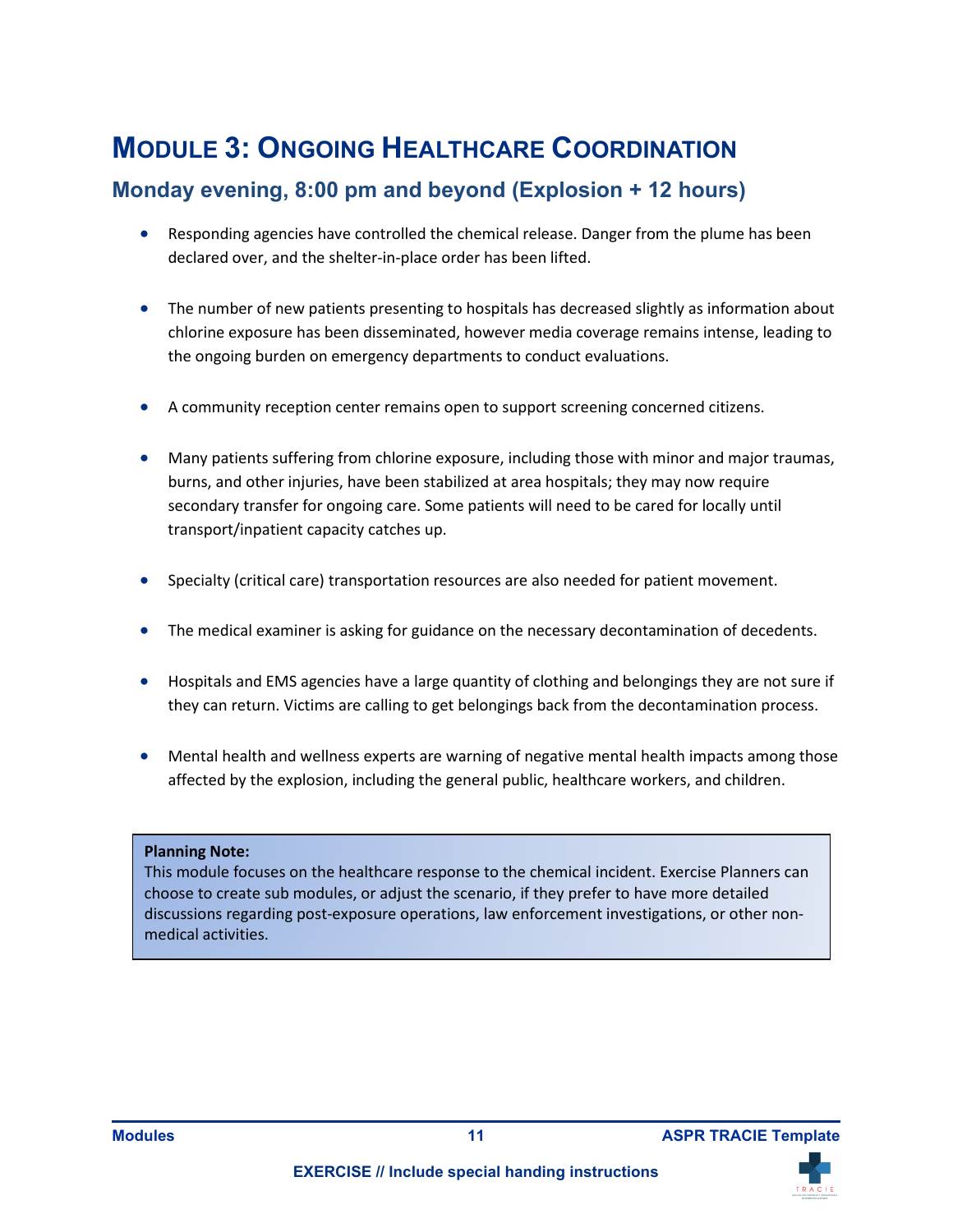### <span id="page-16-0"></span>**Module 3 Discussion Questions**

- would you expand capacity at your hospital and/or coordinate referring those cases to a facility that 1. You have intubated many patients for airway inflammation that you cannot accommodate- how has appropriate capacity and resources?
	- a) What is the current referral process and how would this change for this incident?
	- b) How will you prioritize/triage multiple referrals from your facility?
	- c) What transportation resources will you need?
- 2. Does the HCC have a coordination role at this point? What is it? If not, who is coordinating healthcare resource issues?
- 3. What experts will hospitals work with to address contaminated belongings and low-level contamination if needed?
- address them? How many hospital staff, especially in the ER, have been properly trained for a 4. What types of staffing shortages and resource needs are likely to occur and how can the HCC help to chemical emergency response?
- 5. What partners can support the exponential increased need for collection and disposal of contaminated materials (e.g., materials or waste that may require special disposal)?
- 6. Who do hospitals need to notify if they have conducted "wet" decontamination activities that resulted in contaminated water moving into sanitary or storm sewers?
- 7. How will patients be tracked? Does the tracking mechanism support family reunification efforts?
- 8. What is the process for providing ongoing situational awareness communication among the HCC and jurisdictional health facilities/partners that includes up to date capacity, patient transport, and treatment guideline information?
- 9. What is your communication strategy to alleviate public fear and misinformation?
- 10. What efforts can be made to divert concerned but not exposed residents to seek medical attention at facilities other than hospital settings?
- considerations should be made for storing and final disposition of contaminated bodies? What is the 11. What mass fatality management plans are in place to support a large-scale incident. What role of funeral homes for contaminated remains?